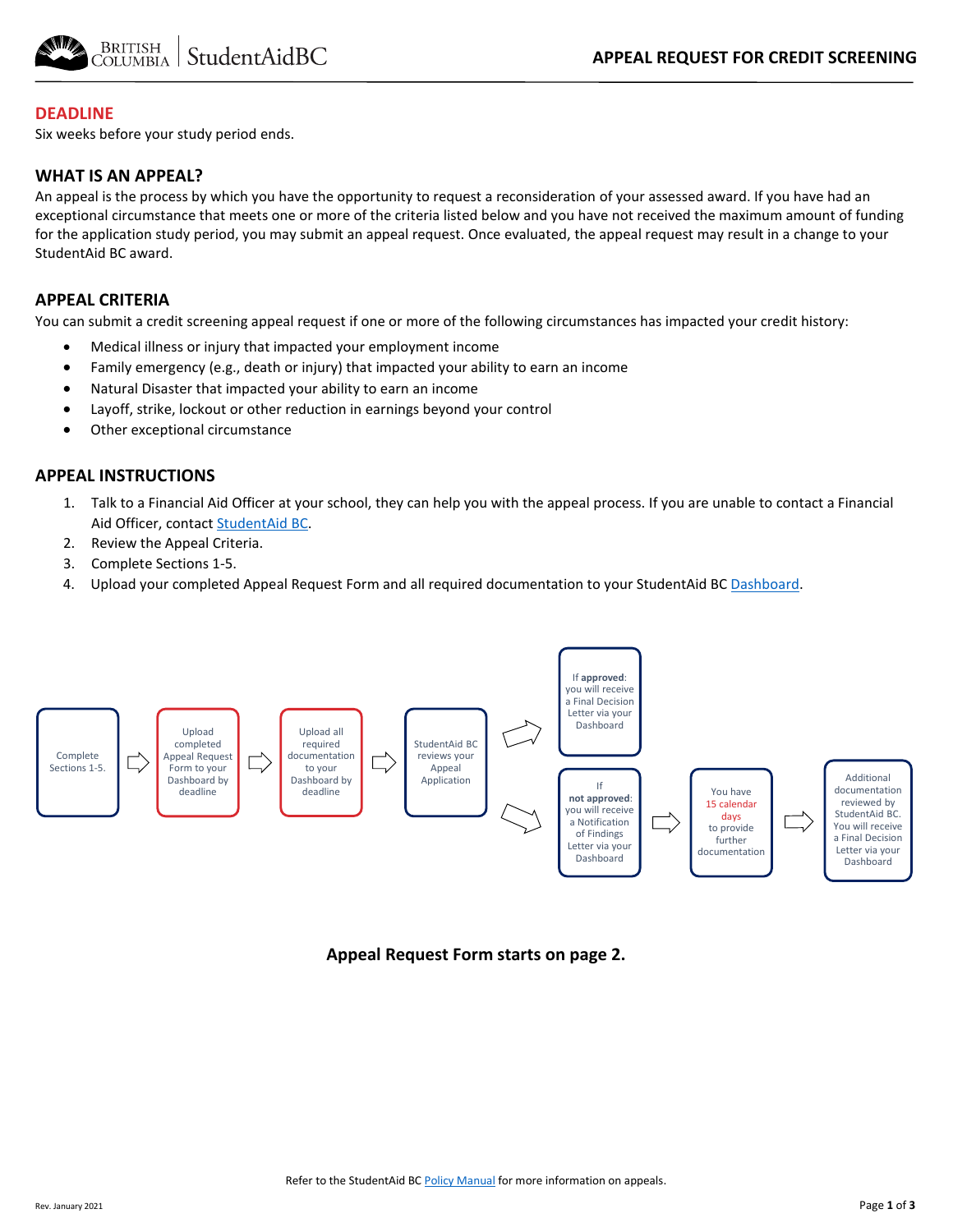

#### **APPEAL REQUEST FOR CREDIT SCREENING**

## **SECTION 1 – STUDENT INFORMATION**

| STUDENT'S SOCIAL INSURANCE NUMBER |                      |  |  |  |  |  |  |  |  |  | STUDENT'S APPLICATION NUMBER |  |  |  |  |  |                |  |  |  |  |  |
|-----------------------------------|----------------------|--|--|--|--|--|--|--|--|--|------------------------------|--|--|--|--|--|----------------|--|--|--|--|--|
|                                   |                      |  |  |  |  |  |  |  |  |  |                              |  |  |  |  |  |                |  |  |  |  |  |
|                                   | STUDENT'S LAST NAME  |  |  |  |  |  |  |  |  |  |                              |  |  |  |  |  |                |  |  |  |  |  |
|                                   |                      |  |  |  |  |  |  |  |  |  |                              |  |  |  |  |  |                |  |  |  |  |  |
|                                   | STUDENT'S FIRST NAME |  |  |  |  |  |  |  |  |  |                              |  |  |  |  |  | MIDDLE INITIAL |  |  |  |  |  |
|                                   |                      |  |  |  |  |  |  |  |  |  |                              |  |  |  |  |  |                |  |  |  |  |  |
|                                   |                      |  |  |  |  |  |  |  |  |  |                              |  |  |  |  |  |                |  |  |  |  |  |

## **SECTION 2 – REQUIRED DOCUMENTATION**

You must submit all of the following documentation to your StudentAid BC [Dashboard](https://studentaidbc.ca/dashboard) to support your appeal request:

#### **A letter** explaining:

- The circumstances that resulted in a poor credit history.
- The date your financial difficulties began.
- What other financial options you have investigated to finance your post-secondary studies.

#### **All relevant supporting documentation**, such as:

- A copy of your divorce papers/separation agreement.
- A copy of your bankruptcy discharge papers.
- Receipts for any exceptional expenses that led to your financial difficulties.
- Medical documentation showing you can no longer be employed in your current occupation.
- Proof of the amount of disability benefits you are receiving.
- A copy of your layoff letter.
- A copy of a financial report from a credit agency, obtained within the past 60 days.

#### **YOUR ASSESSMENT WILL BE DELAYED OR DENIED IF YOU DO NOT SUBMIT ALL REQUIRED DOCUMENTATION.**

### **SECTION 3 – MONTHLY EXPENSES**

| MORTGAGE/RENT          | \$<br>.00. | <b>PHONE</b>             | \$<br>.00 |
|------------------------|------------|--------------------------|-----------|
| <b>SECOND MORTGAGE</b> | \$<br>.00. | DAYCARE                  | \$<br>.00 |
| <b>FOOD</b>            | \$<br>.00. | <b>TRANSPORTATION</b>    | \$<br>.00 |
| <b>MEDICAL</b>         | \$<br>.00. | <b>VEHICLE PAYMENT 1</b> | \$<br>.00 |
| <b>DENTAL</b>          | \$<br>.00. | <b>VEHICLE PAYMENT 2</b> | \$<br>.00 |
| <b>HYDRO</b>           | \$<br>.00. | <b>VEHICLE INSURANCE</b> | \$<br>.00 |
| CABLE                  | \$<br>.00  | <b>VEHICLE UPKEEP</b>    | \$<br>.00 |
| <b>WATER</b>           | \$<br>.00  | GAS                      | \$<br>.00 |
| <b>HEAT</b>            | \$<br>.00. | OTHER*                   | \$<br>.00 |
|                        |            |                          |           |

\*Itemize other expenses below: